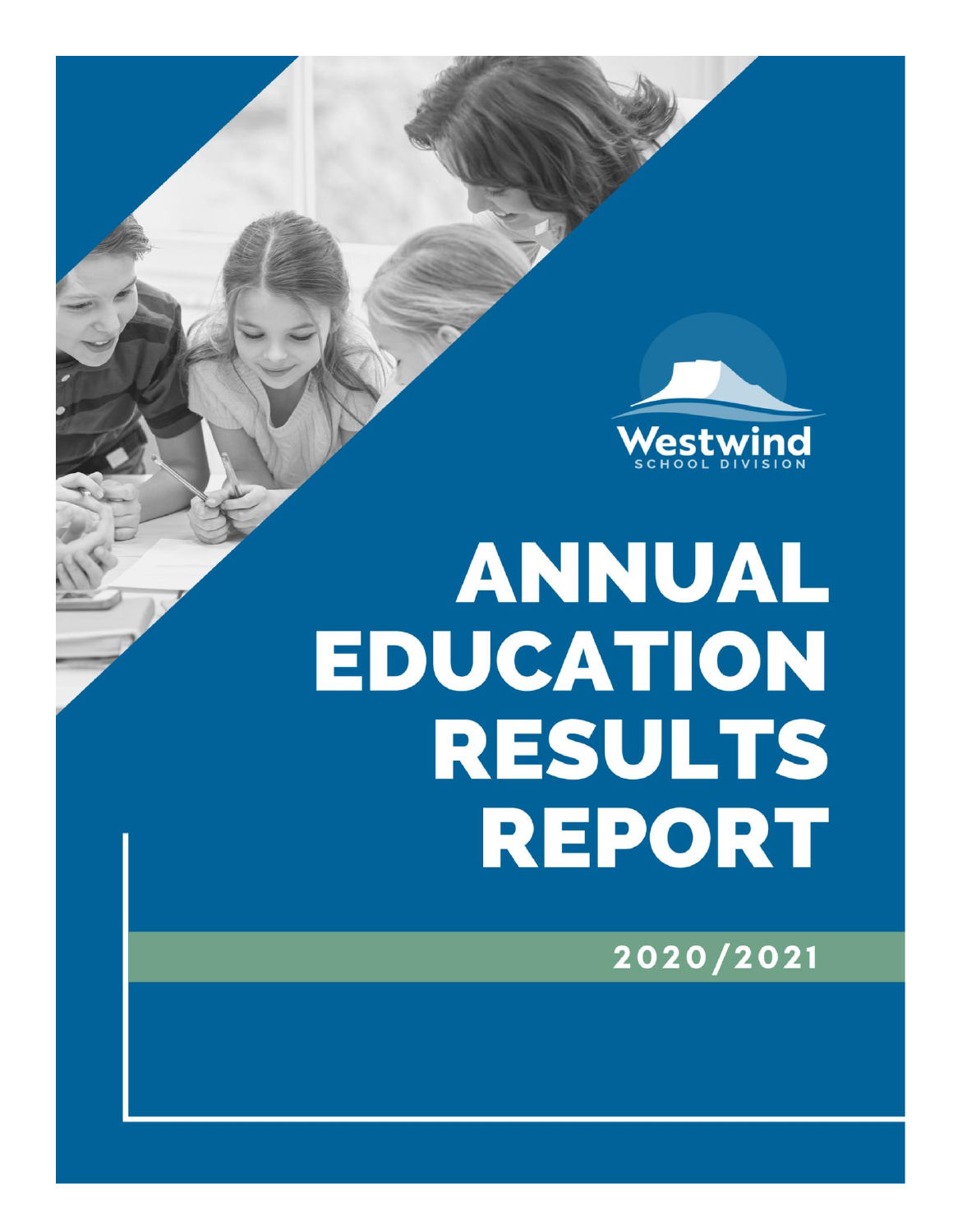# **Annual Education Results Report 2020/21**

#### **BACKGROUND**

Westwind School Division (WWSD) is pleased to share its 2020/2021 Annual Education Results Report (AERR) with the public. The information in this report was gathered from student, parent, and staff surveys and student achievement data. This report's development and the creation of the division goals and strategies were done in consultation with our Divisional School Council, site-based administrators, teachers, students, and parents. We value and appreciate the data and input shared by our stakeholders that facilitated this report's creation.

We have made every effort to adhere to the Assurance Framework requirements as outlined throughout this report's creation. Unfortunately, due to COVID-19 restraints and other factors, we were unable to gather as many local measures as we would have liked, and we are committed to increasing our number of local measures moving forward.

Westwind serves a diverse and largely rural population of just over 4,600 students in 14 community schools located in the towns of Cardston, Magrath, and Raymond and the villages/hamlets of Stirling, Glenwood, Hill Spring, Mountain View, Del Bonita, Spring Coulee and Welling as well as 19 colony schools. Westwind School Division believes in principles for a quality learning system that is accessible, learner-centred, collaborative, accountable, responsive, innovative, fair and equitable.

# Our Vision

Westwind School Division will be a collaborative community of engaged learners that inspires all students to realize their full and complete potential.

# Our Mission

The mission of Westwind School Division is to foster engaging and student-centred learning environments that will inspire each student to strive for personal excellence and allow all learners to thrive.

# Our Values

Our values guide our behaviour, structure our operations and shape our Division strategies. For every decision we make, we will hold ourselves accountable to these values, and ask**:**

- Is this what's best for our students?
- Will this help us build trust and improve relationships?
- How will this decision further education, inform practice and enhance learning?

Westwind School Division values **students** by:

• Ensuring students are always our top priority. We are committed to making decisions in the best interest of our students and seeing every learner as unique and worthwhile while supporting them in their learning journey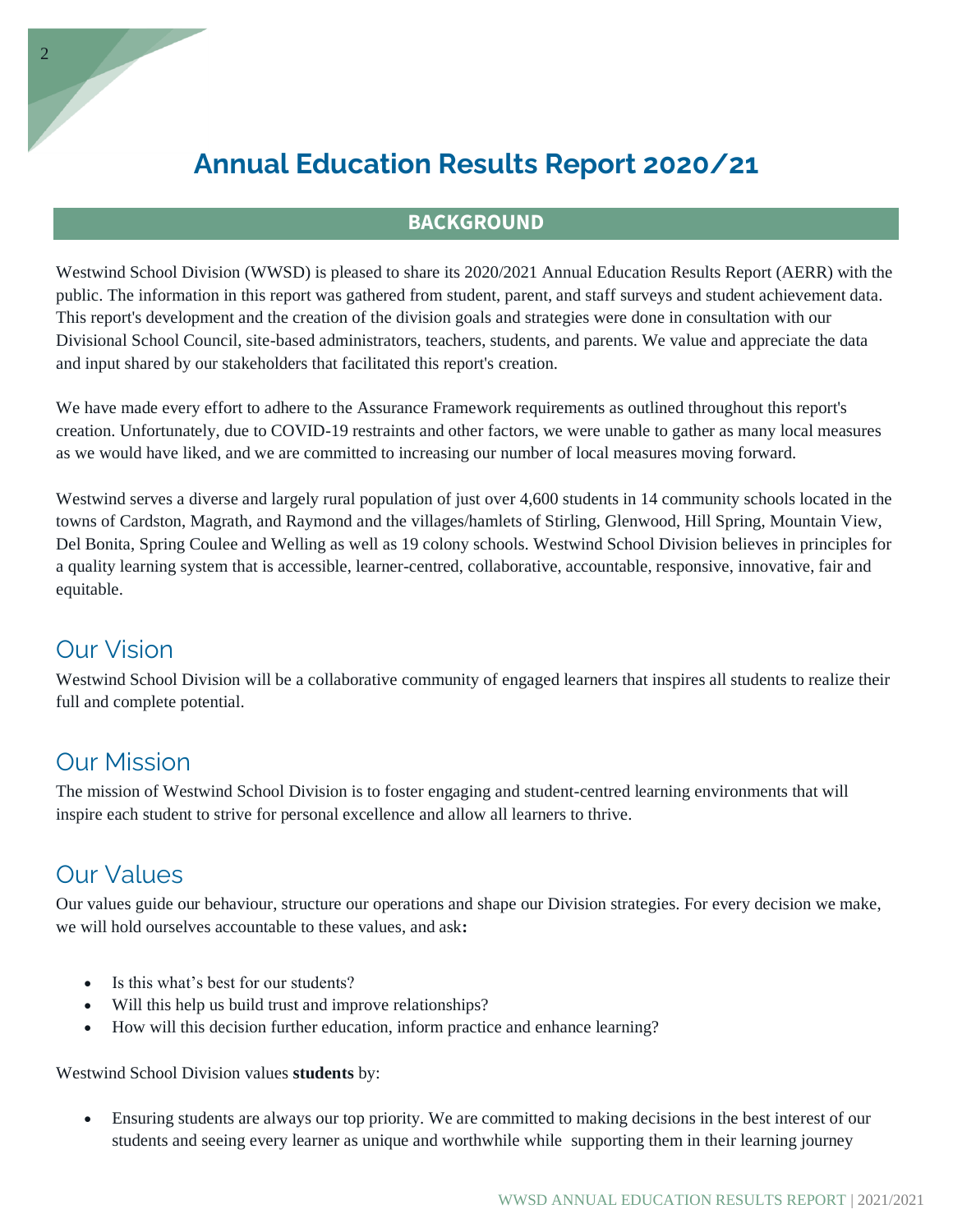- Supporting inclusive, safe and caring learning communities that respect diversity and foster a sense of empathy and belonging
- Establishing and communicating high expectations for students when it comes to academics, attendance, achievement, behavior, citizenship and extracurriculars

#### Westwind School Division values **education and learning** by:

- Providing high quality learning opportunities for all
- Engaging our students and staff to pursue their passions and empower all to realize their potential and achieve personal excellence
- Supporting teacher and staff development to best meet the needs of a diverse and vibrant student population, preparing them for an ever-changing modern society
- Promoting wellness and balance and supporting the mental and emotional health of all staff and students
- Providing students with access to a rich variety of learning opportunities and ways they can demonstrate their learning

Westwind School division values **trust and relationships** by:

- Recognizing that learning is a collaborative effort that requires the engagement of students, staff, parents/guardians, and communities
- Striving to ensure all stakeholders feel connected, valued, respected and have a voice
- Recognizing that we are accountable to students, parents/guardians and all stakeholders
- Earning and maintaining the confidence of the communities we serve through transparency and integrity in our decision-making processes
- Understanding that the parent-division partnership is essential in a student's development and fostering a relationship of reciprocal trust

# COVID-19

3

During the 2020/2021 school year, COVID-19 continued to have a significant impact on student learning. The COVID protocols in how schools dealt with positive cases and close contacts in classrooms and on busses resulted in Westwind having to contact trace for over 130 cases last year. This impact of having students move from in-person to at-home learning was difficult for many students. There were also two times in December/January and April/May where the whole province was in at-home learning. In Westwind, we had to put CJHS and RJHS both on at-home learning for 14 days because we had too many staff forced out on quarantine. Out of an abundance of caution, our First Nation partners decided to suspend bussing on two occasions, which resulted in high absenteeism for our First Nation students. Through all of this, Westwind continued always to try and do what was best for students and their learning.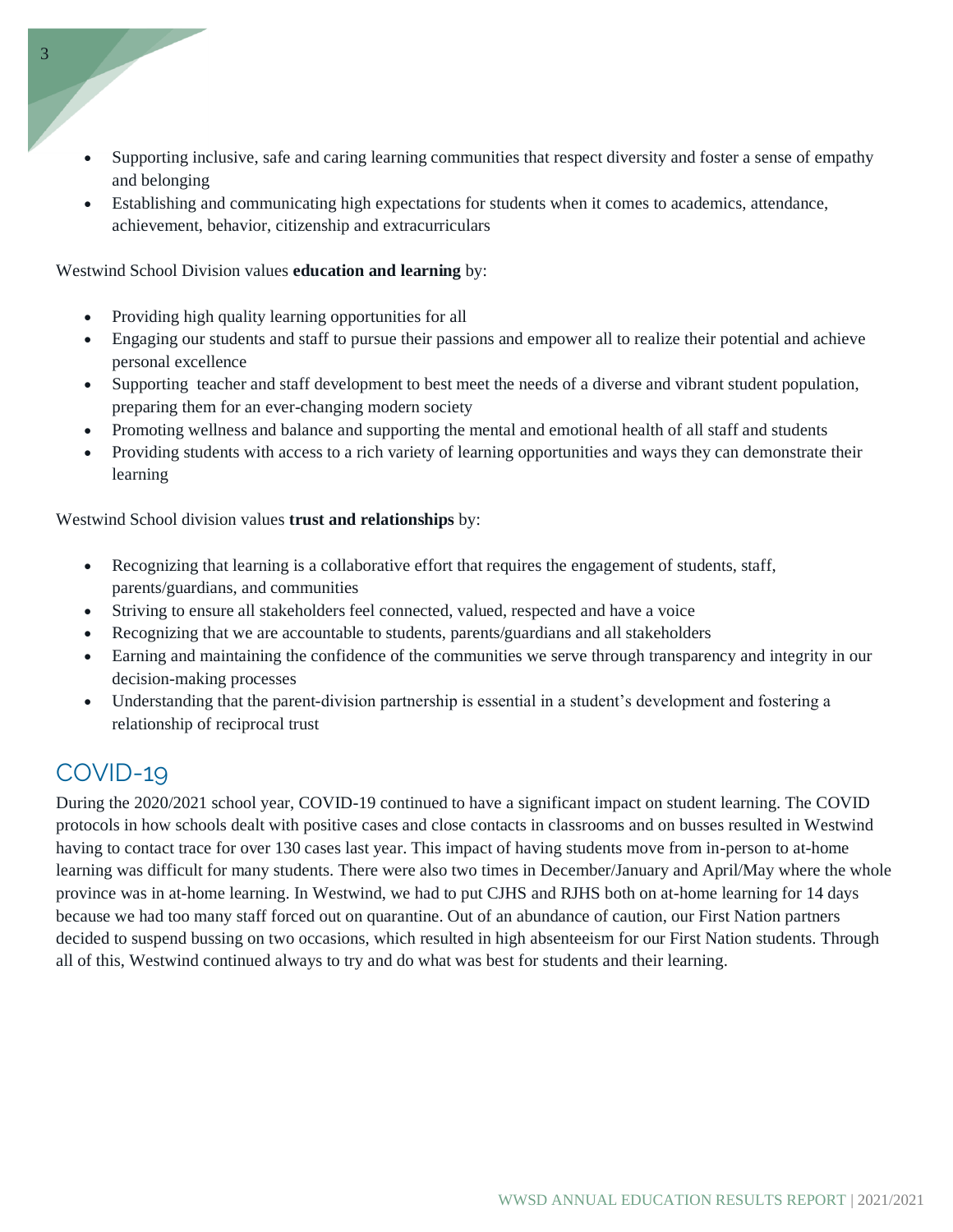## **ACCOUNTABILITY STATEMENT**

The Annual Education Results Report for the 2020/2021 school year commencing August 24, 2020, for Westwind School Division was prepared under the direction of the Board in accordance with its responsibilities under the Education Act and the Fiscal Planning and Transparency Act. This document we developed in the context of the provincial government's business and fiscal plans. The Board has used the results reported in the document, to the best of its abilities, to develop the education plan and is committed to implementing the strategies contained within the plan to improve student learning and results.

The Board approved this Annual Education Results Report for the 2020/2021 school year on November 30, 2021.

**Board Chair** 

DOMENT Unit And

## **PUBLIC DISCLOSURE DOCUMENT LINKS**

- [Education Plan](https://www.westwind.ab.ca/download/332219) 2020-2021
	- o Education Plan this AERR is reporting to.
- [Current Education Plan 2021-2022](https://www.westwind.ab.ca/download/348803)
- **[Current Audited Financial Statement](https://www.westwind.ab.ca/download/374306)**
- **[Current Capital and Facilities Plan](https://www.westwind.ab.ca/download/347757)**
- [Current Divisional Budget](https://www.westwind.ab.ca/download/347760)
- [Provincial Audited Financial Statement Roll Up](https://www.alberta.ca/k-12-education-financial-statements.aspx)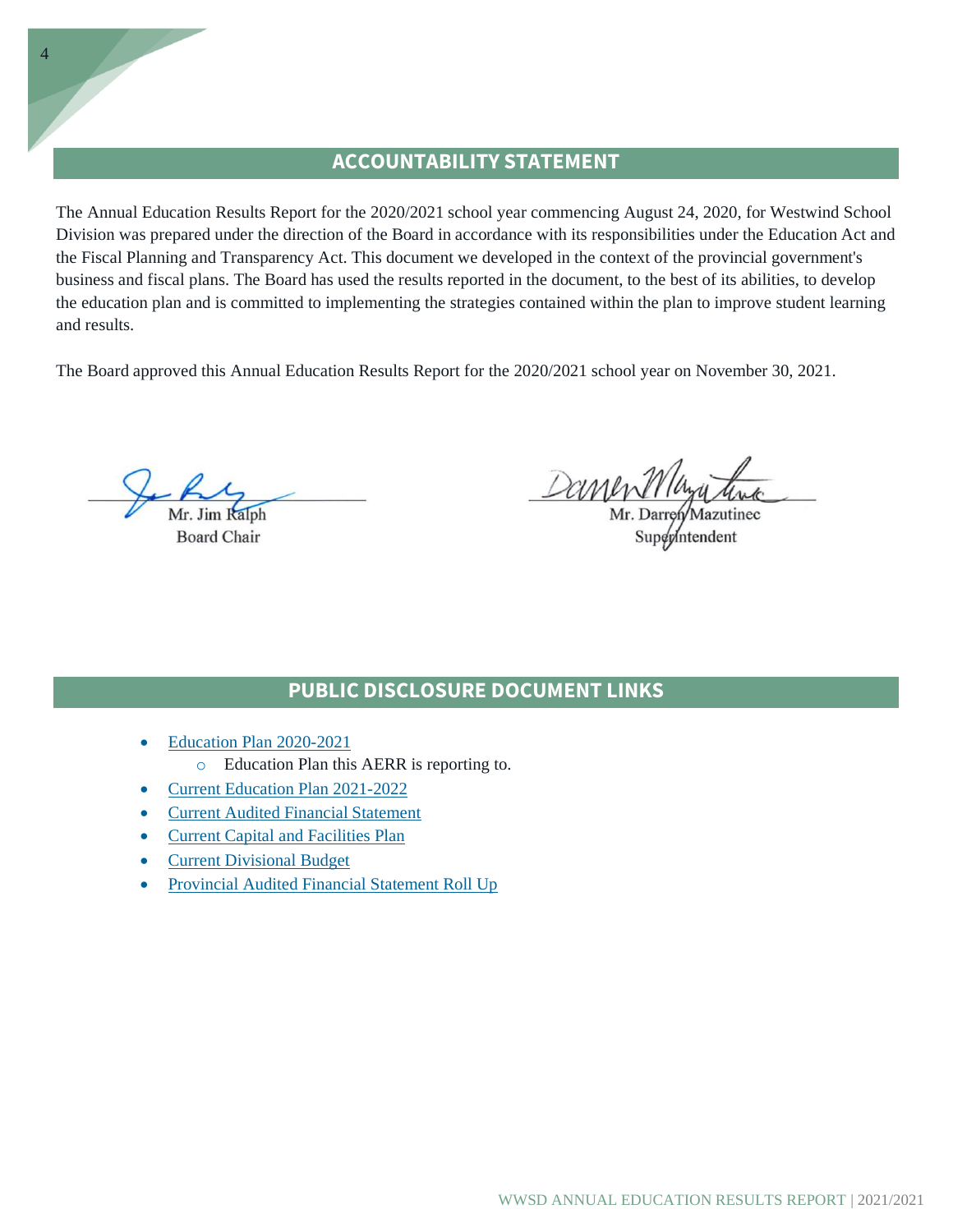# **Alberta Education Assurance Measure Results Overall Summary**

# Westwind School Division (WWSD)

| Measure<br>Category                      | Measure                                                                           | <b>Westwind School</b><br>Division |              |                                                    | Alberta           |              |                                             | <b>Measure Evaluation</b> |                                 |                   |
|------------------------------------------|-----------------------------------------------------------------------------------|------------------------------------|--------------|----------------------------------------------------|-------------------|--------------|---------------------------------------------|---------------------------|---------------------------------|-------------------|
|                                          |                                                                                   | Current<br>Result                  | Prev<br>Year | Prev <sub>3</sub><br>Year<br><b>Result</b> Average | Current<br>Result | Prev<br>Year | Prev <sub>3</sub><br>Year<br>Result Average |                           | Achievement Improvement Overall |                   |
| <b>Student Growth</b><br>and Achievement | <b>Student Learning</b><br>Engagement                                             | 85.3                               | n/a          | n/a                                                | 85.6              | n/a          | n/a                                         | n/a                       | n/a                             | n/a               |
|                                          | Citizenship                                                                       | 85.2                               | 82.5         | 83.5                                               | 83.2              | 83.3         | 83.0                                        | n/a                       | n/a                             | n/a               |
|                                          | 3-year High<br>School<br>Completion                                               | 82.7                               | 81.1         | 80.6                                               | 83.4              | 80.3         | 79.6                                        | Intermediate              | Maintained                      | <b>Acceptable</b> |
|                                          | 5-year High<br>School<br>Completion                                               | 88.8                               | 84.5         | 84.7                                               | 86.2              | 85.3         | 84.8                                        | <b>Intermediate</b>       | Maintained                      | Good              |
|                                          | PAT: Acceptable                                                                   | n/a                                | n/a          | 76.6                                               | n/a               | n/a          | 73.7                                        | n/a                       | n/a                             | n/a               |
|                                          | PAT: Excellence                                                                   | n/a                                | n/a          | 20.1                                               | n/a               | n/a          | 20.3                                        | n/a                       | n/a                             | n/a               |
|                                          | Diploma:<br>Acceptable                                                            | n/a                                | n/a          | 84.7                                               | n/a               | n/a          | 83.6                                        | n/a                       | n/a                             | n/a               |
|                                          | Diploma:<br>Excellence                                                            | n/a                                | n/a          | 20.4                                               | n/a               | n/a          | 24.1                                        | n/a                       | n/a                             | n/a               |
| Teaching &<br>Learning                   | <b>Education Quality</b>                                                          | 90.8                               | 91.1         | 91.4                                               | 89.6              | 90.3         | 90.2                                        | n/a                       | n/a                             | n/a               |
| Learning<br>Supports                     | Welcoming,<br>Caring, Respectful<br>and Safe Learning<br>Environments<br>(WCRSLE) | 89.8                               | n/a          | n/a                                                | 87.8              | n/a          | n/a                                         | n/a                       | n/a                             | n/a               |
|                                          | <b>Access to Supports</b><br>and Services                                         | 83.8                               | n/a          | n/a                                                | 82.6              | n/a          | n/a                                         | n/a                       | n/a                             | n/a               |
| Governance                               | Parental<br>Involvement                                                           | 77.0                               | 80.3         | 81.9                                               | 79.5              | 81.8         | 81.4                                        | n/a                       | n/a                             | n/a               |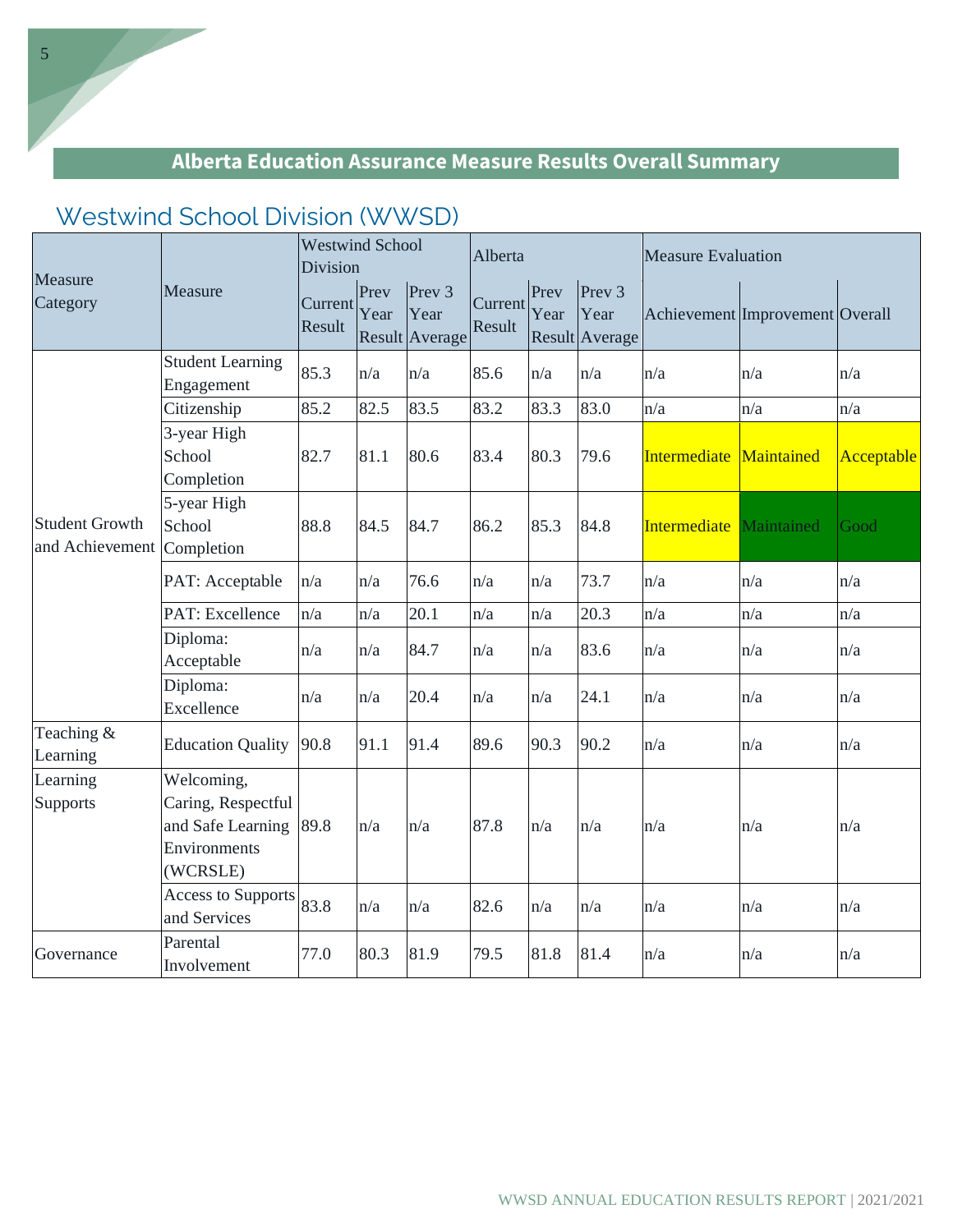# WWSD First Nations, Metis and Inuit (FNMI)

|                                          |                                                       | <b>Westwind School</b><br>Division |              |                                                    | Alberta           |              |                                             | <b>Measure Evaluation</b> |                                 |         |
|------------------------------------------|-------------------------------------------------------|------------------------------------|--------------|----------------------------------------------------|-------------------|--------------|---------------------------------------------|---------------------------|---------------------------------|---------|
| <b>Measure Category</b>                  | Measure                                               | Current<br>Result                  | Prev<br>Year | Prev <sub>3</sub><br>Year<br><b>Result</b> Average | Current<br>Result | Prev<br>Year | Prev <sub>3</sub><br>Year<br>Result Average |                           | Achievement Improvement Overall |         |
| <b>Student Growth</b><br>and Achievement | <b>Student Learning</b><br>Engagement                 | n/a                                | n/a          | n/a                                                | n/a               | n/a          | n/a                                         | n/a                       | n/a                             | n/a     |
|                                          | Citizenship                                           | n/a                                | n/a          | n/a                                                | n/a               | n/a          | n/a                                         | n/a                       | n/a                             | n/a     |
|                                          | 3-year High School<br>Completion                      | 58.3                               | 71.1         | 65.5                                               | 62.0              | 55.9         | 55.6                                        | <b>Very Low</b>           | Maintained                      | Concern |
|                                          | 5-year High School<br>Completion                      | 71.8                               | 66.6         | 66.7                                               | 68.1              | 65.0         | 63.4                                        | <b>Very Low</b>           | Maintained                      | Concern |
|                                          | PAT: Acceptable                                       | n/a                                | n/a          | 48.6                                               | n/a               | n/a          | 52.9                                        | n/a                       | n/a                             | n/a     |
|                                          | PAT: Excellence                                       | n/a                                | n/a          | 4.6                                                | n/a               | n/a          | 7.0                                         | n/a                       | n/a                             | n/a     |
|                                          | Diploma:<br>Acceptable                                | n/a                                | n/a          | 69.6                                               | n/a               | n/a          | 77.1                                        | n/a                       | n/a                             | n/a     |
|                                          | Diploma: Excellence n/a                               |                                    | n/a          | 3.8                                                | n/a               | n/a          | 11.2                                        | n/a                       | n/a                             | n/a     |
| Teaching &<br>Learning                   | <b>Education Quality</b>                              | n/a                                | n/a          | n/a                                                | n/a               | n/a          | n/a                                         | n/a                       | n/a                             | n/a     |
| <b>Learning Supports</b>                 | Welcoming, Caring,<br>Respectful and Safe<br>Learning | n/a                                | n/a          | n/a                                                | n/a               | n/a          | n/a                                         | n/a                       | n/a                             | n/a     |
|                                          | Environments<br>(WCRSLE)                              |                                    |              |                                                    |                   |              |                                             |                           |                                 |         |
|                                          | <b>Access to Supports</b><br>and Services             | n/a                                | n/a          | n/a                                                | n/a               | n/a          | n/a                                         | n/a                       | n/a                             | n/a     |
| Governance                               | Parental<br>Involvement                               | n/a                                | n/a          | n/a                                                | n/a               | n/a          | n/a                                         | n/a                       | n/a                             | n/a     |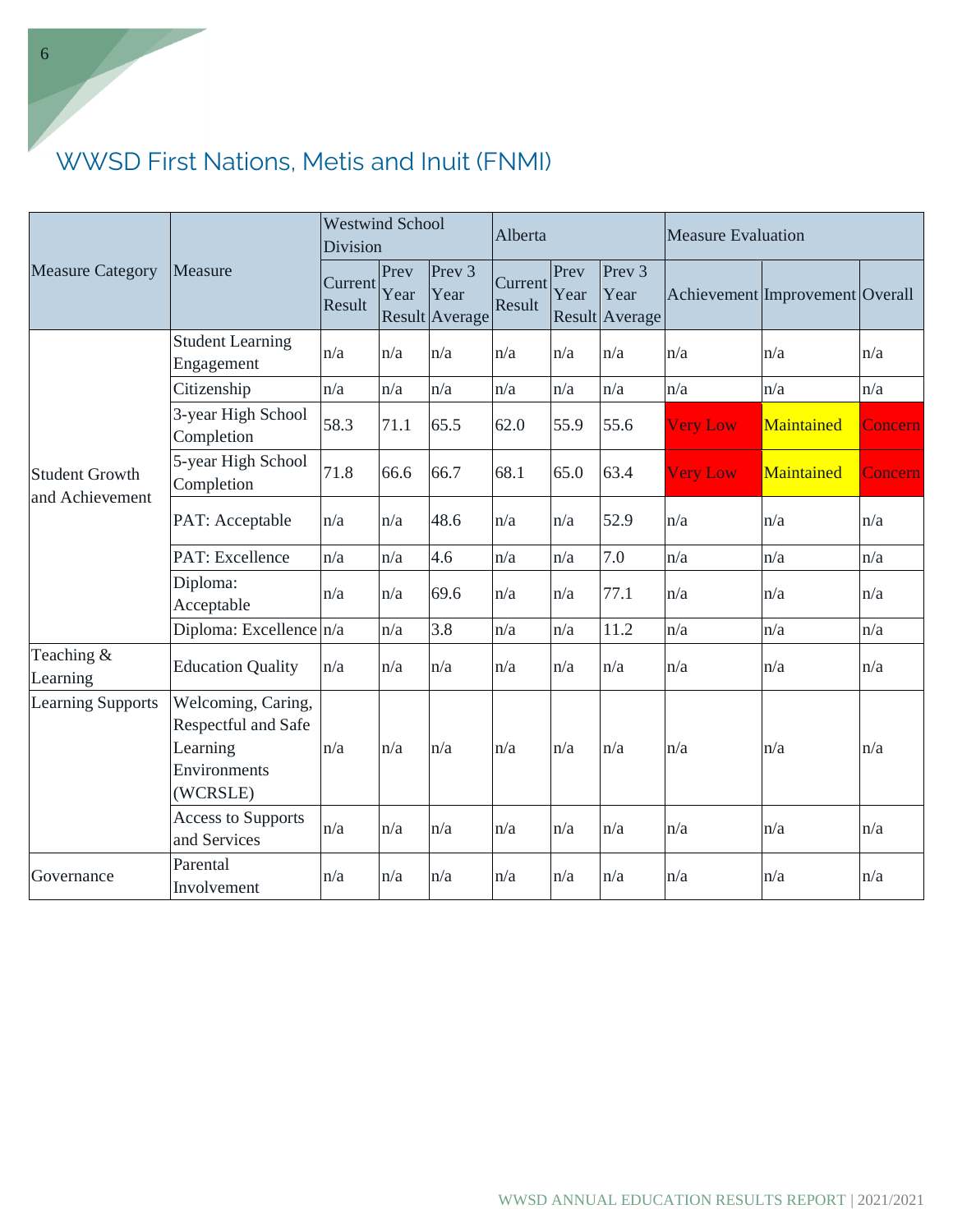## **DIVISION GOALS**

# Goal 1: Facilitating Effective and Engaging Learning

Westwind's Goal One – Learning is tied to Alberta programs of studies with student interests and passions in mind. When learning is tied to student interest, it increases the likelihood that students will be engaged in the learning process and develop critical thinking skills. While ensuring students learn the required content, teachers will also consider students' interests and passions as they plan and decide how to cover the material. To meet this goal, schools will need to examine the courses currently offered at their schools and how students may be able to demonstrate their learning.

#### **Outcomes**

- Students will participate in various hands-on learning opportunities and a variety of real-world applications for their learning.
- Students take ownership of their learning

#### *Supporting Effective Learning*

With the development and possible rollout of the new curriculum in Alberta, Westwind has intentionally been proactive in preparing our teachers for the concept-based curriculum in several ways.

- Individual schools used their professional development funds to send teachers to concept-based learning sessions hosted by the Southern Alberta Professional Development Consortium (SAPDC).
- Teachers have collaborated on a common timeline for all courses across the division to assist with potential learning disruptions caused by COVID-19 and support effective delivery of instruction in any scenario.
- Teachers began the process of moving material to online learning platforms. As a division we meet with a number of different providers and ended up signing a contract with Hapara. PD was provided and continues to be provided to help teachers be prepared to help students learn.
- Westwind worked with high schools, parents, and students to start up Westwind School Divisions first summer school.

#### *Supporting Engaging Learning*

There are many ways that our teachers are bringing student interests into their classrooms.

- Project-based learning; in this model, students can demonstrate understanding by choosing to perform various hands-on tasks that demonstrated their knowledge. Currently, this is most common in our elementary schools, but we are making efforts to introduce this strategy into our junior high and high schools as well.
- Ag-Based Learning Opportunities; we are currently supporting our students' agricultural interests by working with the Sustainable Agriculture Educational Partnership (SAEP), a partnership with the town of Magrath and Cardston County, and through the Mountain View Agriculture Project. Students have engaging, and hands-on learning opportunities growing produce, raising turkeys, maintaining beehives, and building aquaponics systems to bring their learning to life.
- High School Redesign; all of our high schools continue to work within the high school redesign model to implement personalization and flexible learning environments.
- We have worked with Cardston Jr. High and Hockey Canada to start a Hockey Academy at that school. The plan is that it will help motivate students with their learning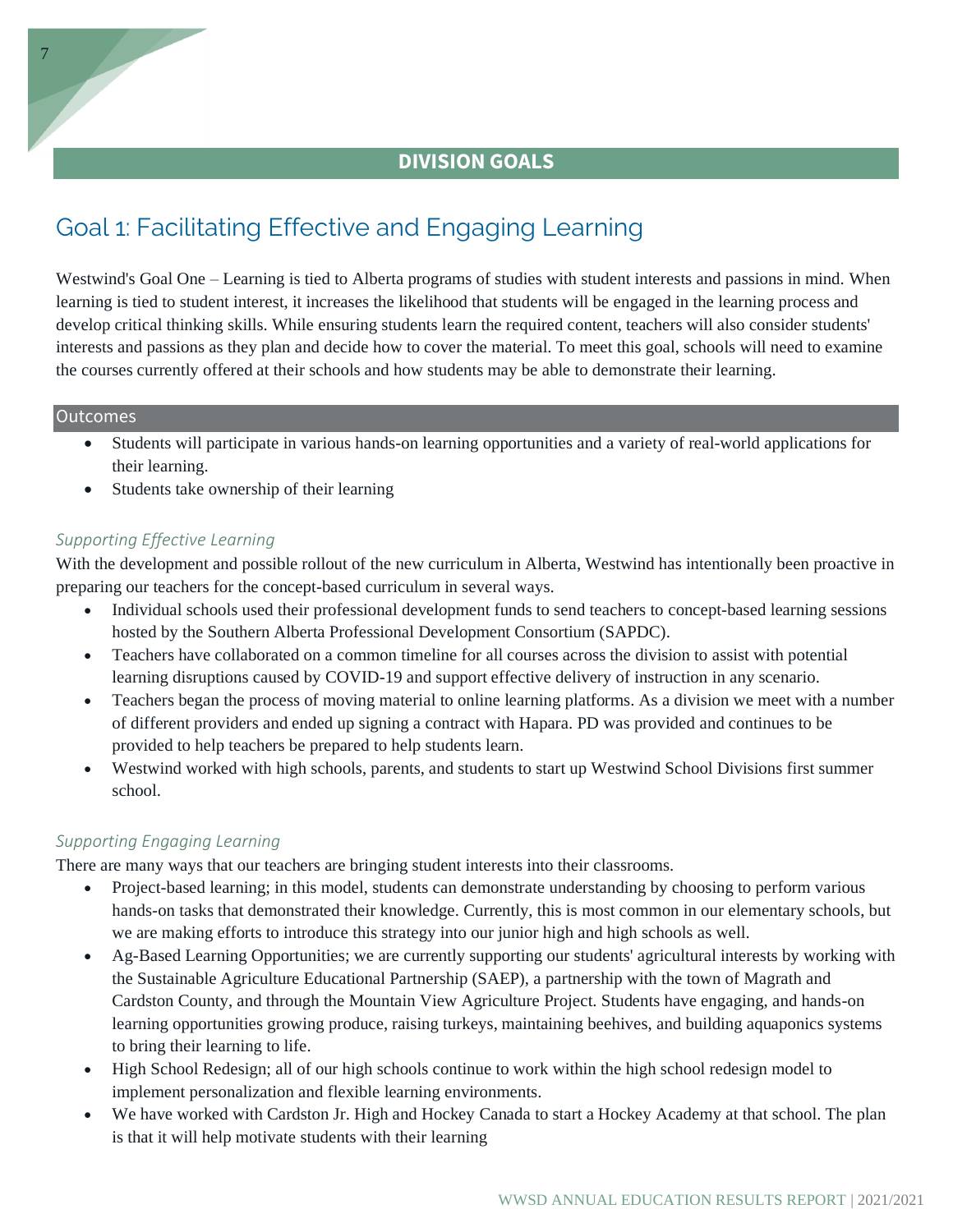Outcome: Students will participate in various hands-on learning opportunities and a variety of real-world applications for their learning.

**Preparation for Next Phase: (WWSD)** Percent of parents, students and teachers that feel the school is preparing students for the next phase of learning/next school/work/post-secondary.



Parents rated this the lowest. This results follows very similar to the data that we see from the provincial measure on work preparation. In our question the distance between the parents feelings and teachers is closer.

**Programs of Studies: (ABED S)** Percentage of teachers, parents and students satisfied with the opportunity for students to receive a broad program of studies including fine arts, career, technology, and health and physical education.



This has typically been a challenging area for Westwind school as our schools are relatively small, limiting programs of study opportunities. Westwind saw an overall increase of 1.7% from last year with small gains in teachers' and students' feelings and a 5% gain with parents' feelings. In examining the available options at schools and the feedback from parents, teachers, and students, it appears that computer, art and drama areas are specific areas for opportunity, especially with our high school students.

**Work Preparation: (ABED S)** Percentage of teachers and parents who agree that students are taught attitudes and behaviors that will make them successful at work when they finish school.



Westwind saw a drop of 0.4% overall in this area. The percentage of parents saw a 4% increase in the measure, and the teachers saw a 4% decrease. Some of the reasons for the decrease for teachers could be due to COVID and the things that students missed out on last year. With the parents there was an overall increase that is the case even though our high school parents do not feel like there students are as prepared.

**Transition Rate: (ABED S)** Percentage of students that transition from high school to postsecondary within 6 years of entering grade 10.



This is a measure of the percentage of Westwind students that enter post-secondary schooling in Alberta within six years of starting grade 10. With Westwind's proximity to the US border, many Westwind students attend post-secondary institutions in the US. Our division also sees many students choosing to serve 2-year church missions after high school, often delaying their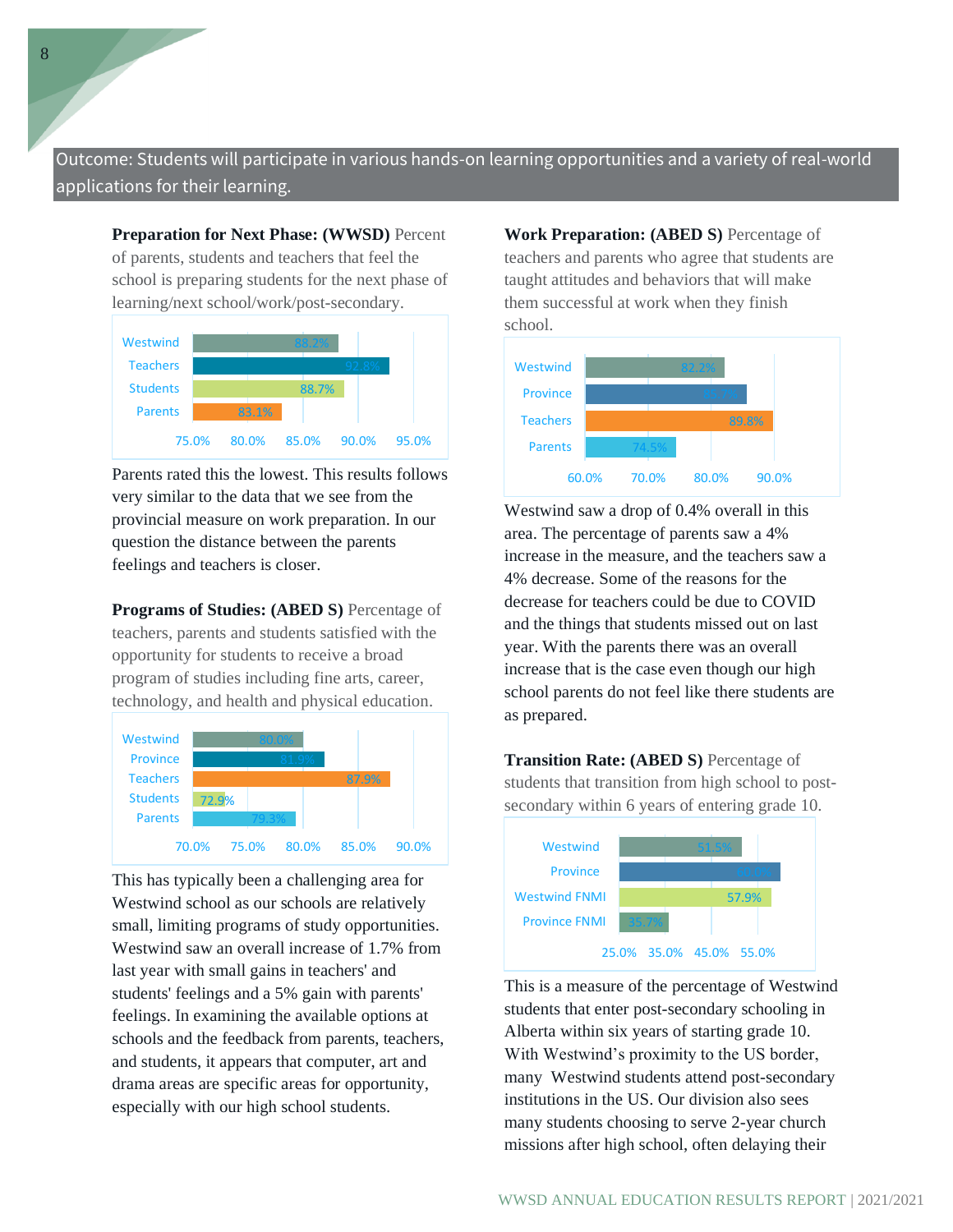post-secondary enrollment. All that being said, Westwind saw an overall increase of 4.9%.

Cardston High School has the largest FNMI student population in our division. We have dedicated FNMI Academic Advisors who work with students and connect them with local postsecondary opportunities. It is exciting to see that 22% more of our FNMI students transitioned to post-secondary school compared to the rest of the province.

#### **Student Learning Engagement: (ABED G1)**

The percentage of teachers, parents, and students who agree that students are engaged in their learning at school



This is a new measure with the change to the Assurance model compared to the Accountability model. For the teachers and parents the questions relate primarily to just literacy and numeracy if students are learning skills that are useful. For students in Jr and Sr high students are asked about how useful and interesting each core subject area is. 77.3% of our students say the material is useful and only 68.3% say the material is interesting. In high school students say Social Studies is the least useful and the least interesting. In Jr. high students says that Social Studies is the least useful, but that Language Arts is the least interesting.

#### Outcome: Students take ownership of their learning

#### **Demonstrate their Learning: (WWSD)**

Percent of parents, students and teachers that feel the school provides a variety of ways for students to demonstrate their learning.



High School Students rated this the lowest. This leaves us to believe that there is still more that that needs to be done with our teacher to see other ways learning can be shown especially at the high school levels.

**Teach in a Variety of Ways: (WWSD)** Percent of parents, students and teachers that feel teachers present content in a variety of ways and bring real-world learning into the classroom.



High School Students rated this the lowest. Again it seems that our students are feeling that high school still have more change to make for the standard sit and get model.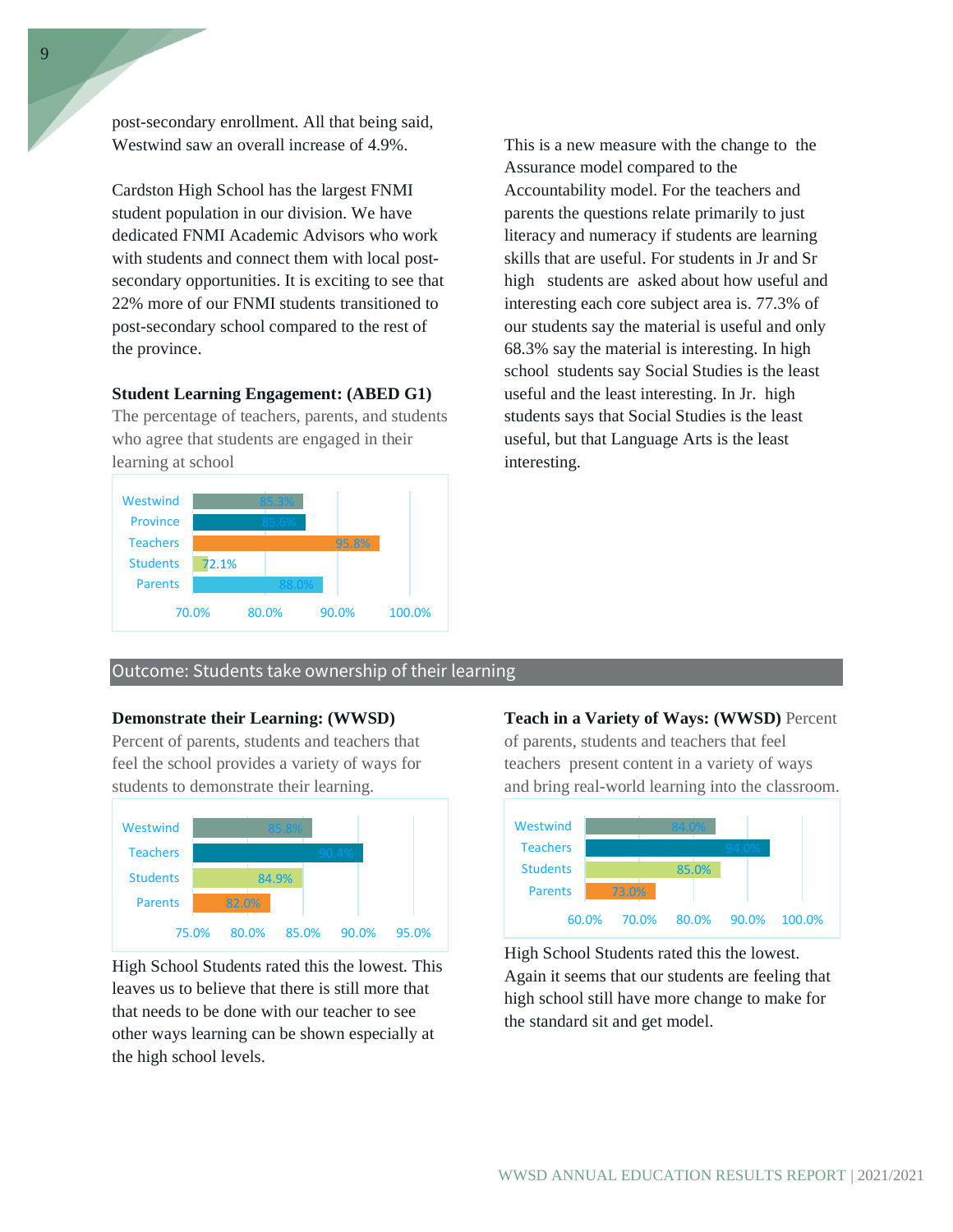**Ownership of Learning: (WWSD)** Percent of parents, students and teachers feel that the school promotes responsible and independent learning and develops students to take ownership of their learning.



Parents rated this the lowest. It is interesting that students rate themselves higher on this than both parents and teachers.

**Flex: (WWSD)** Percent of parents, students and teachers that feel students effectively uses their flex/tutorial/learning time.



Jr. High Students rated this the lowest. It is concerning that the highest group still only rates this time at 67%. It appears as though there needs to be more training with all involved about the purpose of these times and how we can get more value out of the time.

**High School Completion: (ABED G1)** High

School completion rate of students within three and five years of entering grade 10. Completion Rate (3yr)



#### Completion (5yr)



Westwind saw a 1.6% increase in the number of students that completed high school in three years, but the province saw an over 3% increase putting Westwind slightly below provincial average. Westwind had a drop of about 13% in graduation rate of FNMI students while the provincial rate increased. Westwind does have the highest 5 year completion rate it has had in the last 5 years for FNMI students and all students.

#### **Drop Out Rate (ABED S)**



Westwind saw their Drop Out Rate double in 2020. The FNMI rate also increased by 2.7%. These increases are concerning. We believe that COVID has impacted this rate. The odd thing is that the provincial rates improved slightly over the same period of time. We will need to do more work looking at this measure going forward.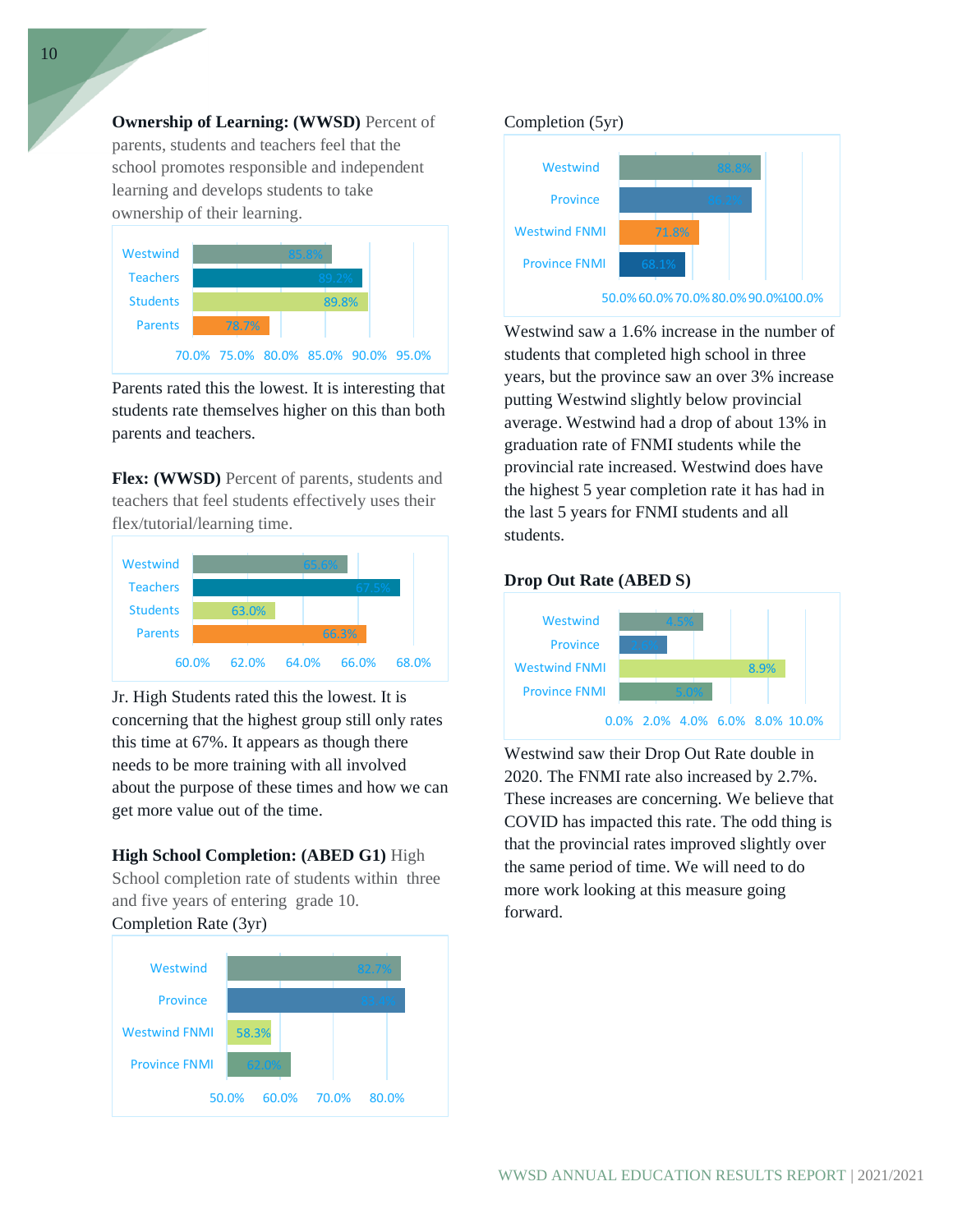**Attendance: (WWSD)** Percentage of students with greater than 90% attendance



We are using student attendance as a measure of students engaging and wanting to be at school. The 2020-2021 school year's attendance values are skewed because of the COVID guidelines that had whole classes having to isolate if there was an individual that had tested positive in the class.

# Goal 2 : Developing ethical and engaged citizens

Westwind's Goal Two – Developing ethical and engaged citizens – adds to our division's belief that there are areas that students need to learn and grow in that are not primarily curriculum-based. As a division, we want students to experience a well-rounded education where everyone is supported and treated fairly and with respect. We also want students to understand the concepts of wellness and wellbeing and learn how to apply them in their lives.

#### **Outcomes**

- With staff support, students will learn to be actively engaged in their school and community and understand their role as global citizens.
- Staff and students participate in the development of a safe and caring school where everyone is well.
- Staff and students will learn about and understand the importance of diversity.

Schools have worked to focus on a variety of charter education programs. Such as Dare to Care and Leader in Me. In a number of our schools, we have also focused on a deeper understanding of culture. Schools use the circle of Courage to drive the work to increase global citizenship.

#### *Supporting ethical and engaged citizens*

We continue to focus on the leadership model *Leader in Me created* by Stephen R. Covey. Staff from all our elementary schools have had school personnel training and training the trainer training in the 7 Habits of Highly Effective People. Schools have prioritized a variety of charter education programs, such as Dare to Care. In many of our schools, we have also focused on developing a deeper understanding of culture and strengthening school cultures. Schools continue to use the Circle of Courage philosophy by Dr. Martin Broken Leg to increase global citizenship and improve overall student well-being.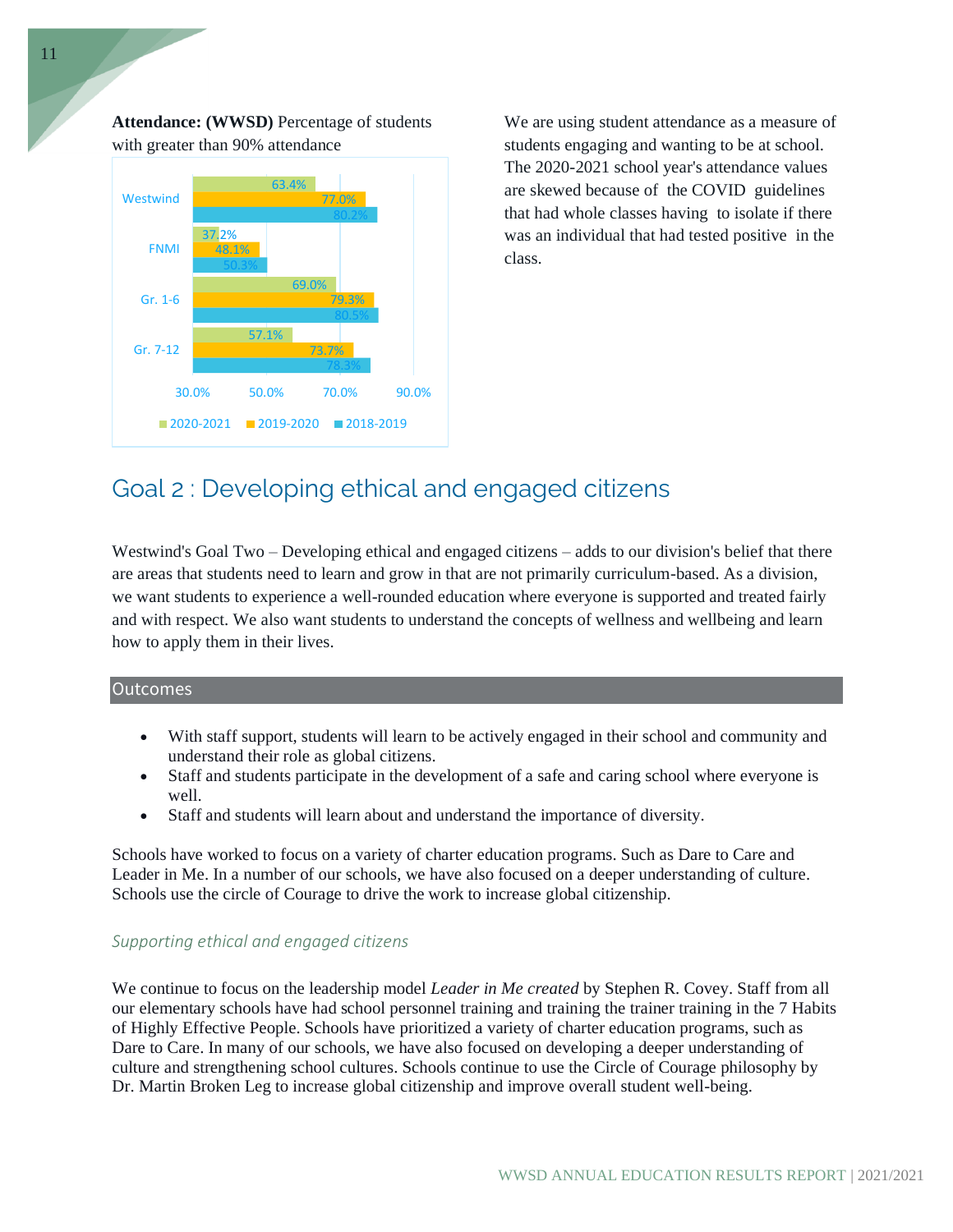To better support students in classes who struggle with regulation and other behavioural concerns, we have developed a River of Regulation model with the support of school psychologists and behavioural specialists. The River of Regulation is a systematic, team approach to identifying student needs and focusing on students safely being in the classroom.

Our central office administration prioritizes maintaining connections with students, which has been a critical part of our work. Each year we have worked with students in our Student Engagement Committee to foster a community of collaboration between administration, board members and students. This committee has allowed us to hear the student's voices, gather valuable information, and teach students skills of service, leadership and goal setting. In addition, annually we have held lunch meetings with our student council to gather feedback through interactive surveys that help us better understand the good things happening in the school and identify student concerns. This data is shared with the school administration.

A primary focus in Westwind has been developing foundational knowledge and understanding of First Nation Inuit and Metis culture. Staff have had the opportunity to participate in the Weaving Ways series of presentations to further develop understanding. Our division has purchased the Buffalo Kit and made it available to all staff, and we are preparing to deliver professional development to staff on its use. As part of our ongoing work, we have had PD sessions with Mr. Martin Broken Leg, his work and development around the Circle of Courage and become foundational to work happening in schools. There was lots of planning thought out the year to be ready to host our August PD day for staff that focussed on foundational FNMI knowledge. We had sessions on learning from the land, meetings with Elders, treaty law and history, using the buffalo kit in the classroom, and teaching truth and reconciliation.

To better support students in classes who struggle with regulation and other behavioural concerns, we have developed the River of Regulation with the support of school phycologist and behavioural specialists. The River of Regulation is a systematic, team approach to relating students and focuses on students safely being in the classroom. We continue to have ongoing training in this area.

#### Outcome: Students Will learn to be actively engaged in their school and community and understand their role as global citizens.

**Volunteerism: (WWSD)** Percent of parents, students and teachers that feel students have opportunities to participate in volunteerism in the school or through other community opportunities.



High School students rated this the lowest. This result is a bit lower when compared with the provincial questions that say, "I am encouraged to get involved in activities that help people in

my community". Students rated this higher than our questions on opportunities. We may need to do some work that takes students from being encouraged to taking opportunities.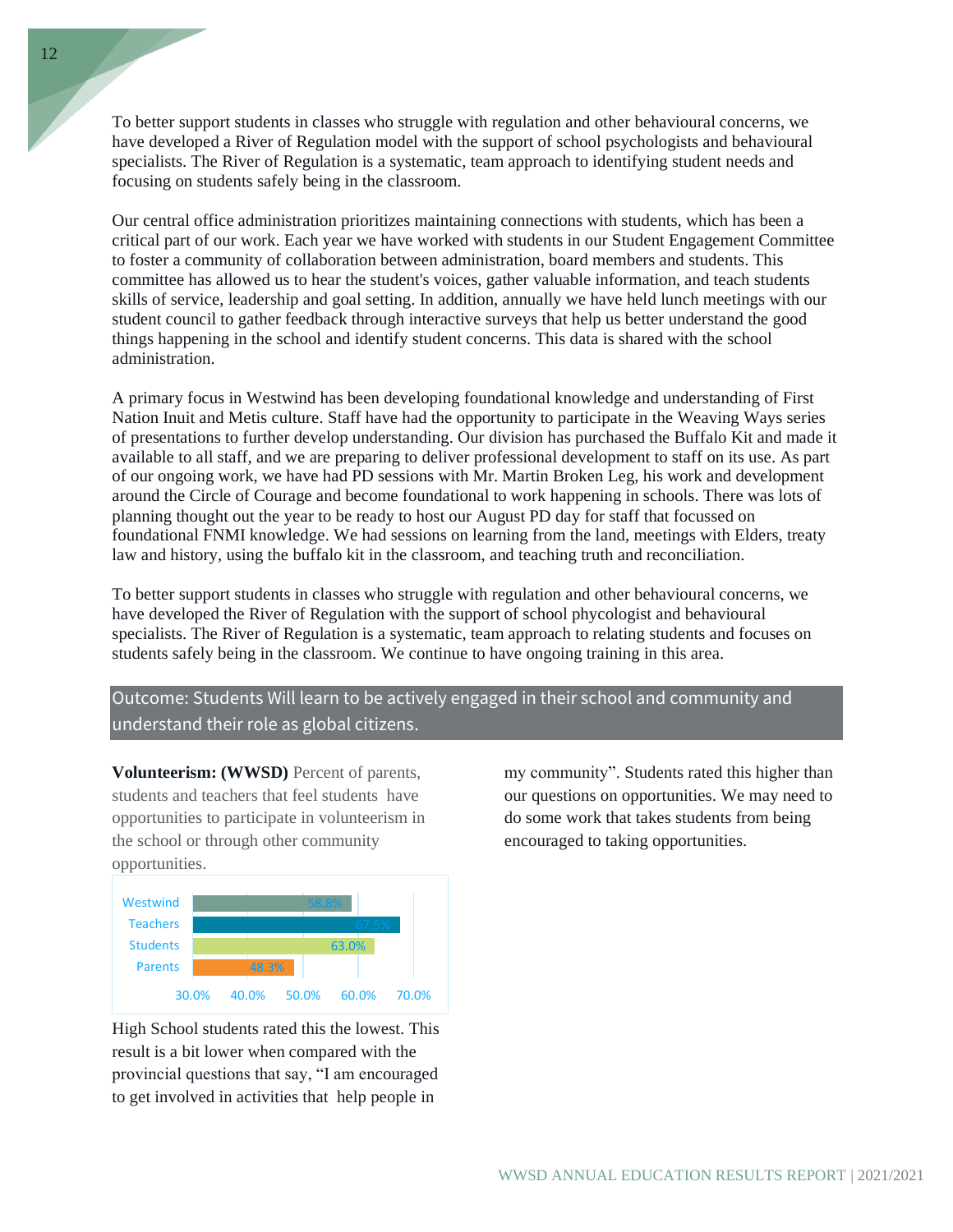**Citizenship: (ABED G1)** Teachers, parent and student agreement that students model the characteristics of active citizenship.



Westwind saw an increase of 1.7% in this area. The biggest reason for this is that there was a 7% increase in students who are satisfied. The students showed increased satisfaction in all areas like, I am encouraged to do my best, to get involved in my community, to follow rules, that students help each other, students respect each other.

#### Outcome: Students participate in the development of a safe and caring school where

everyone is well.

**Safe and Accepted: (WWSD)** Percent of parents, students and teachers that feel students feel included, safe, and accepted in their school.



Jr. High students rated this the lowest, these results are fairly similar with the following provincial measures. We wanted to add in the point about acceptance.

**Welcoming, Caring, Respectful, and Safe Learning Environments: (ABED G3)** Teacher, parent and student agreement that students who

agree that their learning environments are welcoming, caring, respectful and safe



This is a new measure on the Assurance measures that basically replaces the Safe and Caring measure in the Accountability measures. Westwind is slightly above provincial average with all groups. Westwind did have an increase of 1.3% in the old Safe and Caring measure. The largest gain was with students that had a 4.7% increase. Some of the largest gains were in the area of students saying they feel safe at school and that other students treat me well

#### Outcome: Students will learn about and understand the importance of diversity

**Learning Supports: (ABED G3)** Percentage of teacher, parent and student who agree that students have access to the appropriate supports and services at school.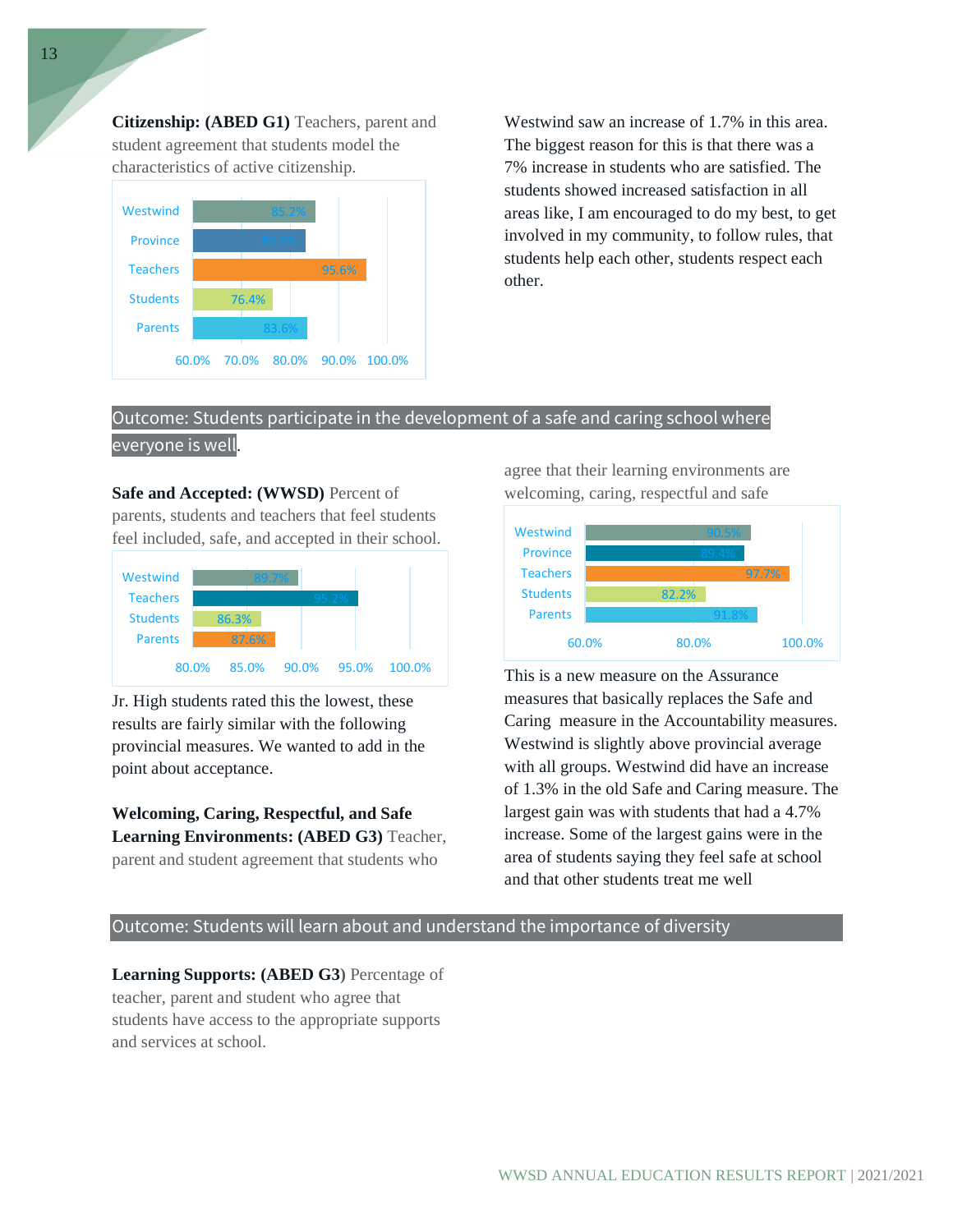

This is a new measure from the province, it is a similar measure to the old Program of Studies – At Risk Students that saw an increase of 0.8% over last year. Both the parents and students saw about a 3% increase over last year. For Jr. High and High students we are still lower than we would like to be in the area of being able to

provide help to students with problems not related to school work. We believe that COVID has magnified many of the challenges that our students are facing and need help dealing with. Westwind does have a number of FSLC counselors and academic advisors for our students, but there is a feeling that we may need to look at finding a way to increase theses supports for students.

**Student Inclusion:** There was supposed to be a new measure from Alberta Education to measure this, but we are still waiting for it to be developed.

# Goal 3 : Creating an Ideal Learning Environment

Westwind's Goal Three – Create an ideal learning environment for all students - Over the past three years, Westwind School Division has focused our efforts on meeting students' needs by creating an Ideal Learning Environment (ILE) model. The ILE has 11 key focus areas: Curriculum, Assessment, Instruction, Inclusion, Literacy & Numeracy, Collaboration, Resources, Competency Focused, Student Well-being, Engagement, and Relationships with Students center.

We believe that the items that make up the Westwind Ideal Learning Environment, when done well, are required in every classroom for the best learning to take place.

#### OUTCOMES

- Numeracy, Literacy and Core competencies
- Staff will be prepared to implement better assessment, grading, and reporting practices

#### *Supporting the creation of an Ideal Learning Environment*

To meet the needs of the ILE, Westwind School Division has focused on purposeful professional development through instructional leadership and coaching with Linda Inglis. We have also focused on developing a tiered literacy model tied to collaborative response based on student needs. Our teacher-led literacy committee has been vital in the development of this work. Westwind has worked closely with Gerri Loworway to deepen understanding of numeracy and conceptual understanding, which has led to our numeracy committee's work and formalizing the math instruction in the early grades showcased on our staff website.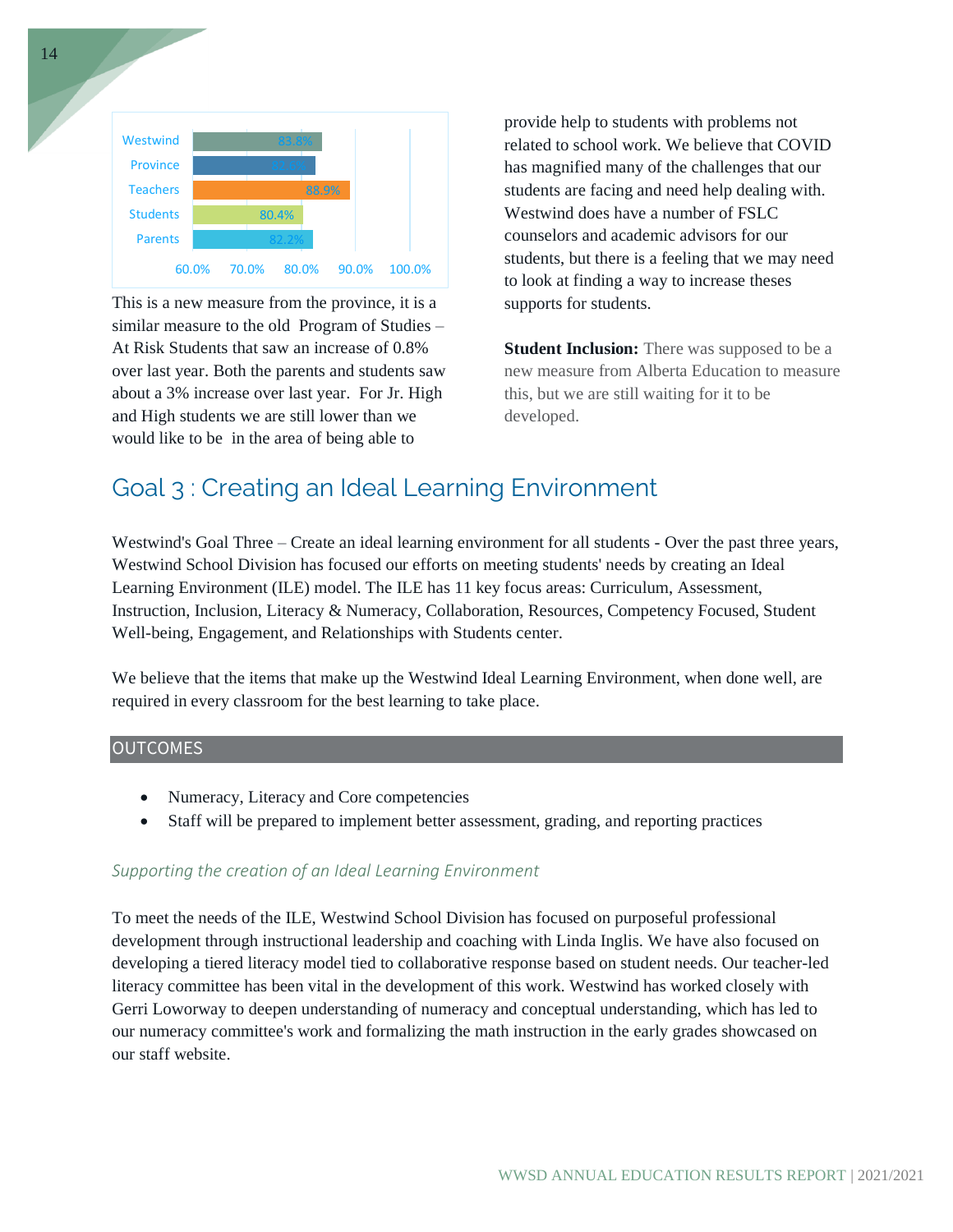With the work developed by our divisional literacy committee, our division-wide literacy committee hosted a professional development day in 2020, during which 17 of our literacy experts presented to staff across Westwind on a variety of topics related to literacy and improving student success and achievement in the classroom.

With the development of a new curriculum and the potential for changes, Westwind has focused our learning and professional development on deepening our understanding of concept-based curriculum. We have also helped our elementary schools prepare to implement standard reporting using outcome-based reporting with the new curriculum. Westwind allowed teacher that wanted to pilot the new curriculum to be able to, we currently have 21 teachers piloting portions of the new curriculum.

The information we have collected for the ILE is being collected and stored on our private staff website. Staff can find strategies at different levels to help students with their learning in literacy, numeracy, assessment, and many other areas to help them achieve the Ideal Learning Environment for their students.

#### Outcome: Numeracy, Literacy and Core Competencies

#### **Grade 9 Acceptable/Excellence: (ABED G1)**

The percentage of students who achieved the Acceptable Standard and the Standard of Excellence based on teachers grades from the 2020/2021 school year since there were no PAT or Diploma Exams.



#### **Grade 12 Diploma Courses: (ABED G1) Acceptable/Excellence:** The percentage of

students who achieved the Acceptable Standard and the Standard of Excellence based on the teachers grade for the 2020/2021 school year.



#### **PAT Acceptable/Excellence: (ABED G1)** The

percentage of students who achieved the Acceptable Standard and the percentage of students who achieved the Standard of Excellence on their teacher grade since there were no PAT exams in the 2020/2021 school year.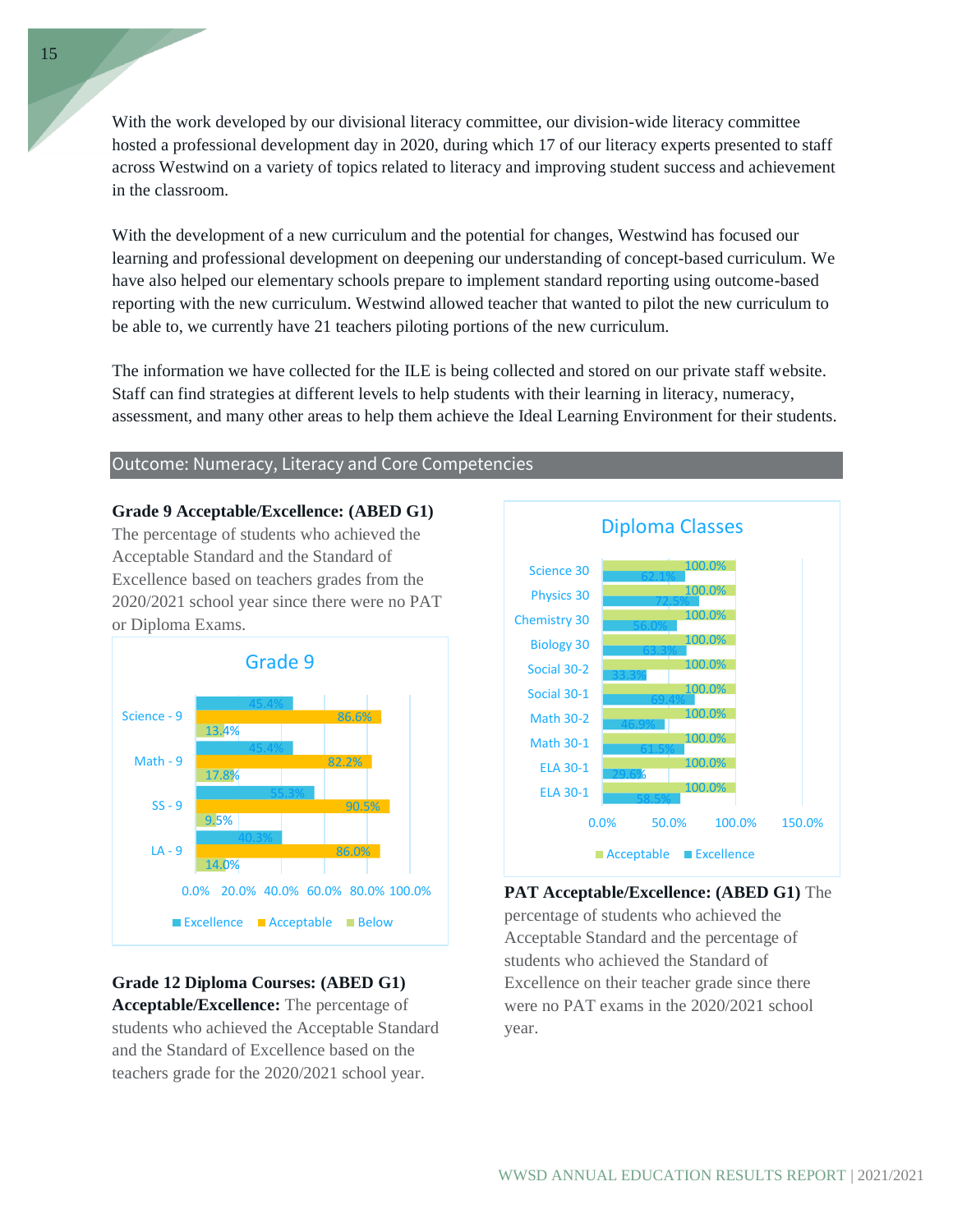#### PAT Acceptable



Students did not write PAT exams in June of the2019-2020 or 2020-2021 due to COVID-19. This data is from the 2018-2019 school year.

#### PAT Excellence



Students did not write PAT exams in June of the2019-2020 or 2020-2021 due to COVID-19. This data is from the 2018-2019 school year.

#### **Diploma Exam Acceptable/Excellence:**

**(ABED G1)** Overall percentage of students who achieved the Acceptable Standard and the percentage of students who achieve the standard of Excellence of Diploma Examinations.

#### Diploma Exam Acceptable



Diploma Exam Excellence



Students did not write Diploma exams in June of the2019-2020 or 2020-2021 due to COVID-19. This data is from the 2018-2019 school year.

Diploma Exam Participation Rate 4+ Exams (ABED S)



**Reading Level: (WWSD)** Percentage of parents that feel their child is reading at grade level.



The purpose in asking the question to parents was to see how their beliefs match the screening that we have done. It will be interesting to see if our screening later in the year after intervention gets us closer to that belief or if we need to do a better job helping parents understand where there students actually are.

**Literacy in the Home: (WWSD)** Percent of parents, students and teachers that feel their child is regularly exposed to literacy in the home (for example, reading to/with your child, reading as a family, children seeing parents/guardians read).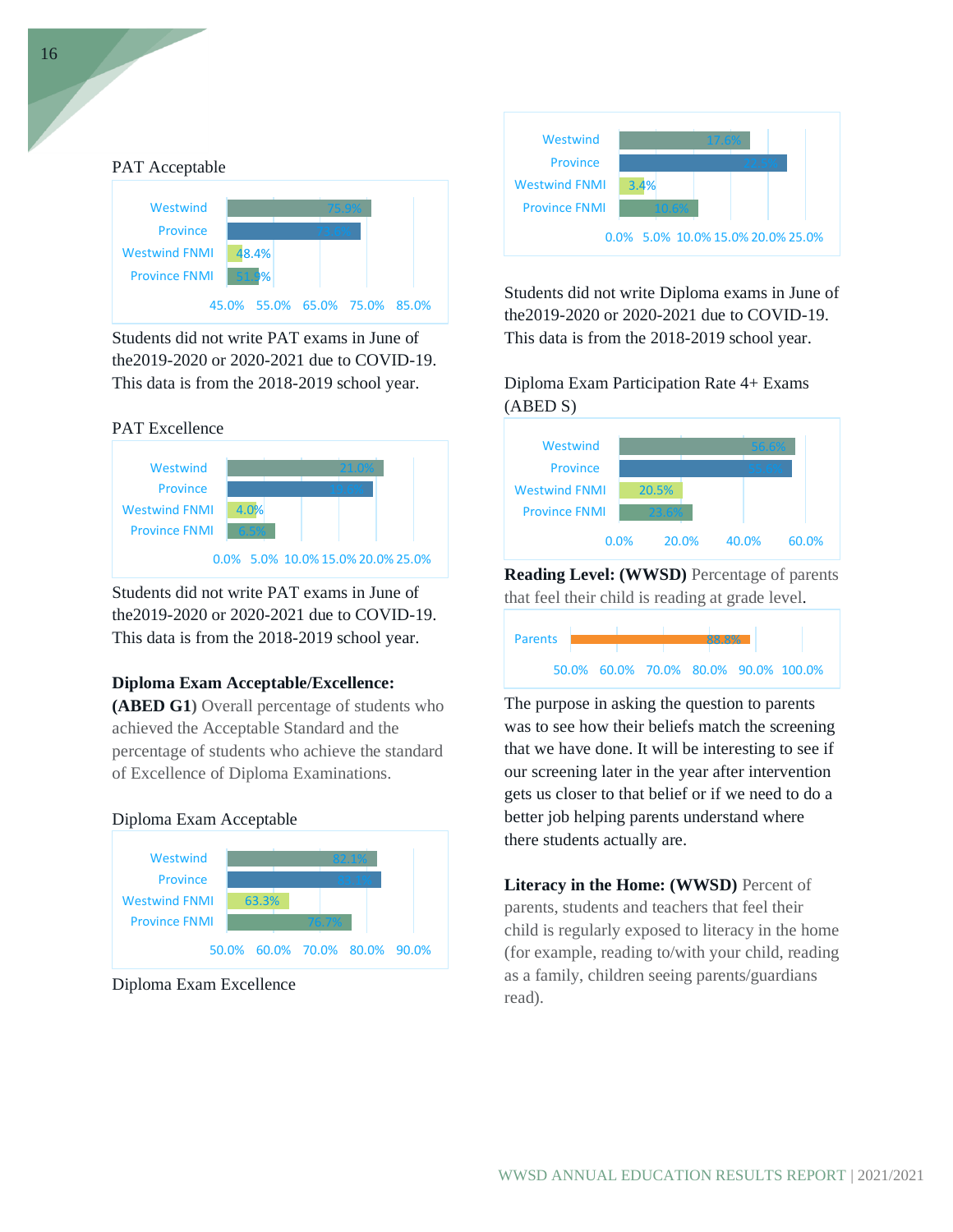

Elementary students rated this the lowest. It is very interesting that our elementary students rated this the lowest. This is a critical time for students to be exposed to reading as much as possible.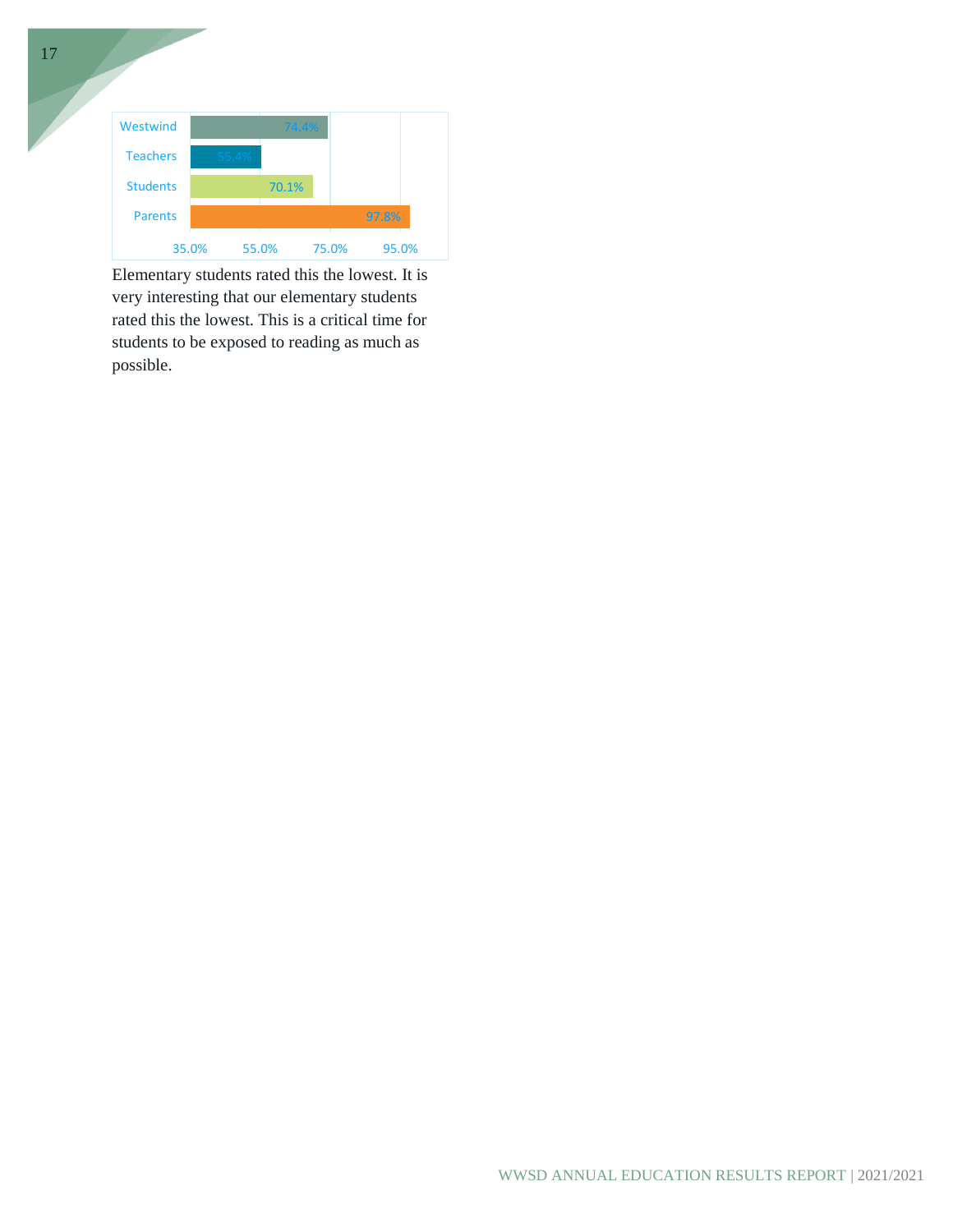## **Divisional Literacy Screens (WWSD)**

These screens are all normed and recommended by a UofA professor. They were done in early September 2021 for the first time in Westwind.

# **TOSREC**

The TOSREC screen focusses on the skill of reading comprehension.



# **TOSWRF**

The TOSWRF screen focusses on the skill of reading fluency.



# **TOWRE**

The TOWRE screen focusses on the skills of phonics and phonemic awareness for real and nonreal words

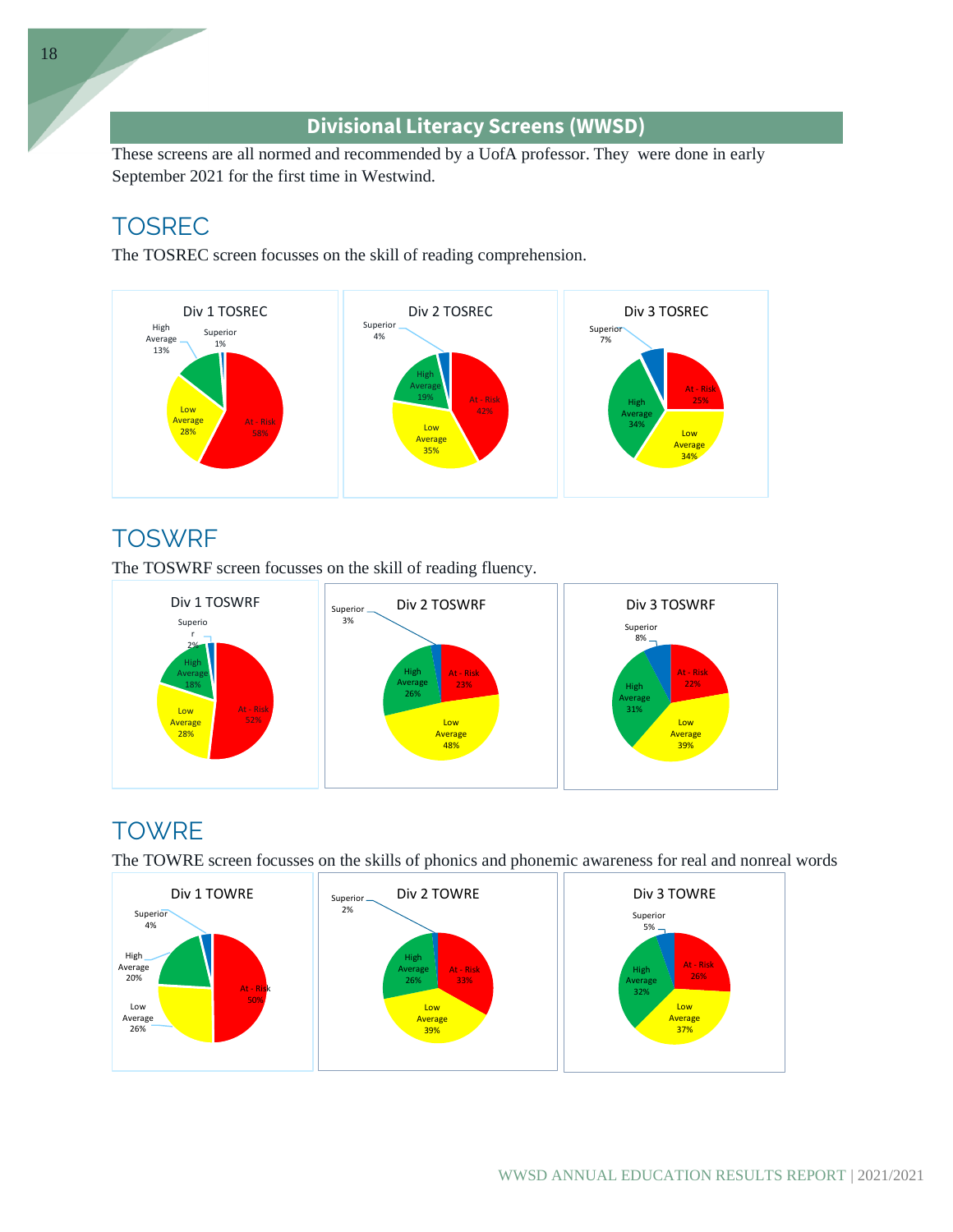# Provincial Numeracy Screens Div 1



#### Outcome: Staff to learn about and implement better assessment, grading, and reporting

**Learning Over Time: (WWSD)** Percent of parents, students and teachers that feel students are given opportunities to show learning over time at school (for example; being allowed to make corrections, resubmit assignments or retake assessments).



Parents rated this the lowest. It is interesting that students feel like they have these opportunities more than their parents believe that they do. It is likely something that teachers may need to communicate with parents more letting them know all the opportunities available to their students.

#### **Rutherford Scholarship Eligibility Rate (ABED S)**



Westwind continues to have a very high percentage of our students that qualify for the Rutherford Scholarship. It is exciting that we had a 40% more of our FNMI students who qualified for the scholarship.

**Education Quality: (ABED G2)** Teacher, parents and student satisfaction with the overall quality of basic education.



Westwind has always worked hard to ensure that it provides quality education for its students. Parents and students are above provincial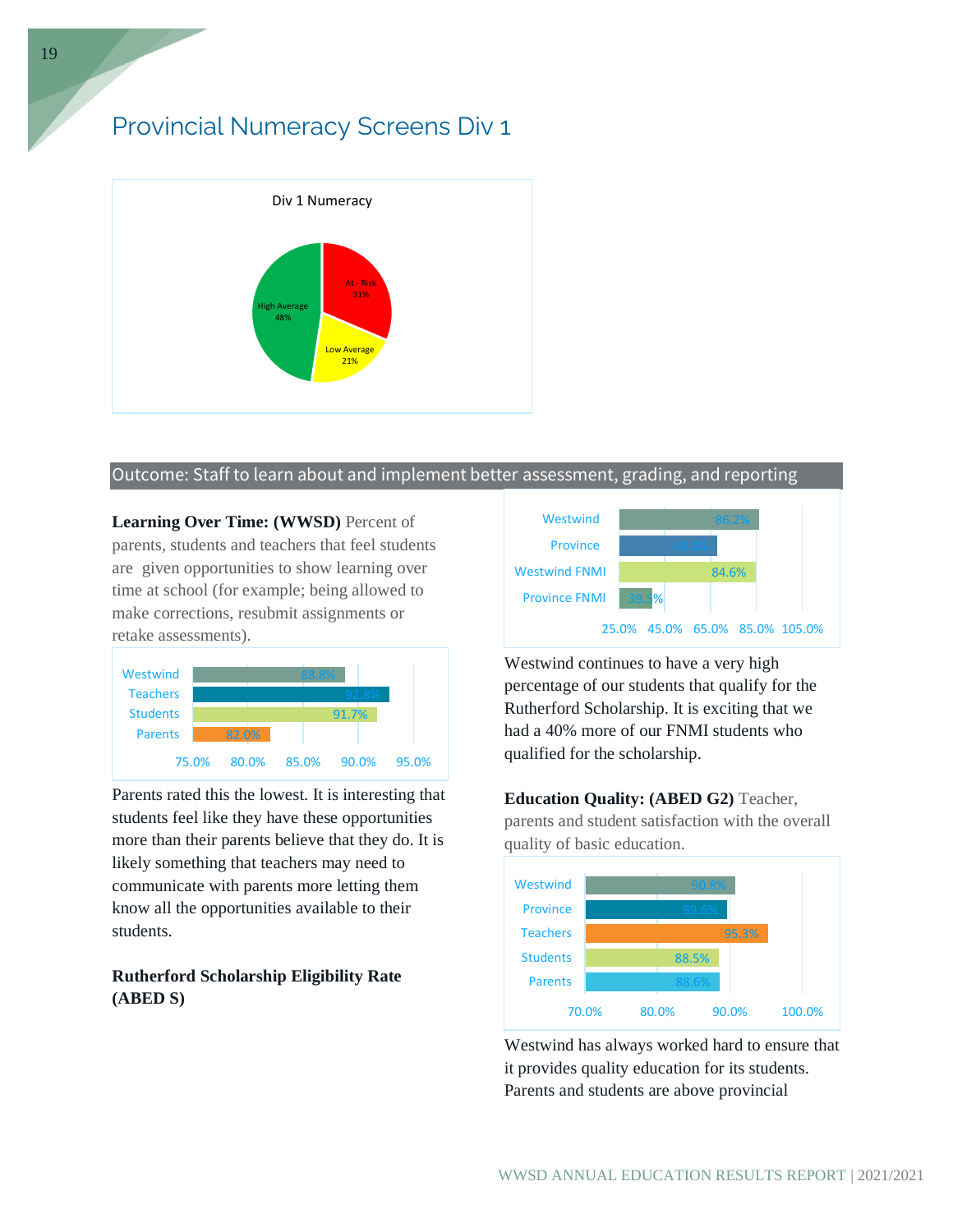average and teachers are below by 0.4%. Over the last five years, this value for education quality has remained stable between 91.7% and 90.8%, the slight decrease this year was due to a 3% drop by our teachers with the largest decrease by our grades 10-12 teachers.

**Parental Involvement: (ABED G4)** Teachers and parent satisfaction with parental involvement in decisions about their child's education.



We saw a 3% decline in the area of parental involvement compared to last year. Both parents and teachers equally felt that involvement had decreased, this was likely due to COVID restrictions.

**School Improvement: (ABED S)** Percentage of teachers, parents, and students indicating that their school and schools in their jurisdiction have improved or stayed the same the last three years.



Westwind had a 2.5% increase compared to last year. Fewer teachers in Westwind felt like the division has had improved, but parents and students felt like there has been growth in this area. The Jr. High and Sr. High teachers are the one that felt like the division had not improved.

**Professional Development: (ABED S)** The

percentage of teachers reporting that in the past 3-5 years the professional development and inservicing received from the school authority has been focused, systematic and contributed significantly to their ongoing professional growth.



According to teachers there has been a decrease in this area. This makes sense as teachers have grown tired of the Zoom PD and with COVID it was not possible to meet in person. Westwind is 2% higher in this measure than the province. There have been significant efforts made to listen to the teachers' needs and provide PD that will be valuable.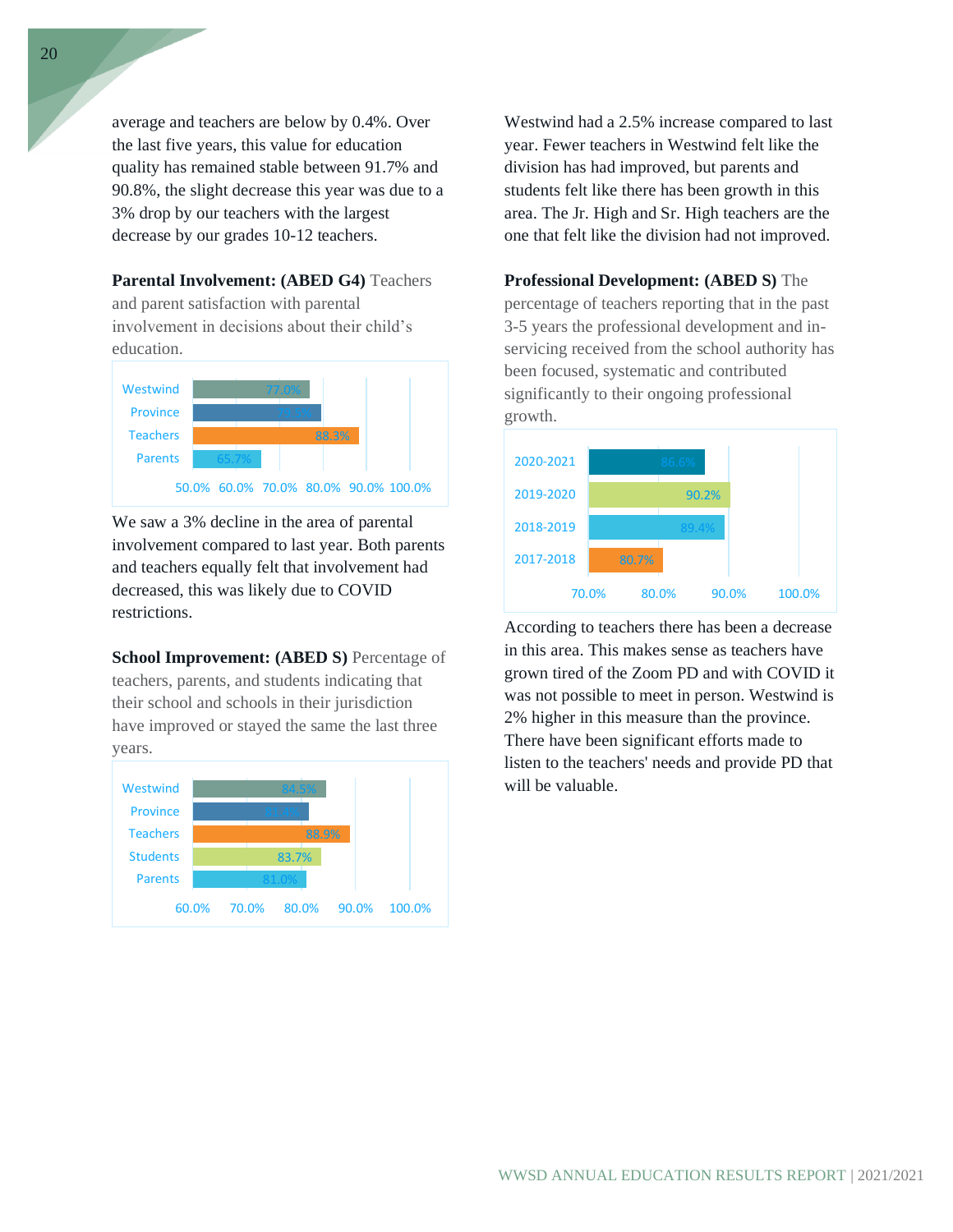# Budget Summary

The Westwind School Division's budgeting process is guided by a consistent, ongoing desire to enhance student achievement. Budgeted revenues and expenses are determined using known information, historical averages, and input from various stakeholders throughout the Division and communities. Our programs are under continual review, and currently, the various stakeholders feel that our educational programs, and allocation of resources, are effective in meeting divisional and provincial goals for the enhancement of student achievement. The 2021-22 Budget has been created with the guiding principle of making expenditure reductions, as far removed from the classroom and student, as possible, while following allocation criteria as set out in the funding manual.

## Summary of Financial Information

The following is a breakdown showing how the Westwind School Division Board allocated resources with data for past years (2019-20 & 2020-21) and current (2021-22) school year.

| <b>Summary of Financial Results</b>            |            |            |               |       |  |  |  |  |  |
|------------------------------------------------|------------|------------|---------------|-------|--|--|--|--|--|
|                                                | 2019/20    | 2020/21    | 2021/22       |       |  |  |  |  |  |
|                                                | Actual     | Actual     | <b>Budget</b> | %     |  |  |  |  |  |
| <b>REVENUES</b>                                |            |            |               |       |  |  |  |  |  |
| <b>Instruction ECS-Gr 12</b>                   | 43,425,934 | 43,621,844 | 43,760,143    | 76.5% |  |  |  |  |  |
| <b>Operations &amp; Maintenance</b>            | 7,291,054  | 8,617,459  | 8,489,543     | 14.9% |  |  |  |  |  |
| Transportation                                 | 1,782,086  | 2,593,759  | 2,421,612     | 4.2%  |  |  |  |  |  |
| <b>System Administration</b>                   | 2,608,318  | 2,314,207  | 2,310,657     | 4.1%  |  |  |  |  |  |
| <b>External Services</b>                       | 190,546    | 131,840    | 190,840       | 0.3%  |  |  |  |  |  |
|                                                |            |            |               |       |  |  |  |  |  |
| <b>TOTAL REVENUES</b>                          | 55,297,938 | 57,279,109 | 57,172,795    | 100%  |  |  |  |  |  |
|                                                |            |            |               |       |  |  |  |  |  |
| <b>EXPENSES</b>                                |            |            |               |       |  |  |  |  |  |
| <b>Instruction ECS-Gr 12</b>                   | 43,372,358 | 44,386,308 | 43,408,621    | 76.2% |  |  |  |  |  |
| <b>Operations &amp; Maintenance</b>            | 7,392,956  | 8,515,069  | 8,839,782     | 15.5% |  |  |  |  |  |
| Transportation                                 | 1,964,058  | 2,245,763  | 2,340,407     | 4.1%  |  |  |  |  |  |
| <b>System Administration</b>                   | 2,042,535  | 1,929,588  | 2,193,290     | 3.9%  |  |  |  |  |  |
| <b>External Services</b>                       | 153,666    | 125,962    | 190,840       | 0.3%  |  |  |  |  |  |
|                                                |            |            |               |       |  |  |  |  |  |
| <b>TOTAL EXPENSES</b>                          | 54,925,573 | 57,202,690 | 56,972,940    | 100%  |  |  |  |  |  |
|                                                |            |            |               |       |  |  |  |  |  |
| Surplus (Deficit) of Revenues<br>over Expenses | 372,365    | 76,419     | 199,855       |       |  |  |  |  |  |

*For more detailed information about the Westwind School Division Budget, please contact Mr. Peter Wright, Secretary Treasurer, at the Westwind School Division Divisional Office (445 Main Street, Cardston, 403-653-4991). A copy of the Audited Financial Statements (AFS) can be downloaded from the Westwind School Division Website* [HERE](https://www.westwind.ab.ca/download/374306)*.*

*The Provincial roll up of AFS information can be found* [HERE](https://www.alberta.ca/k-12-education-financial-statements.aspx)*.*